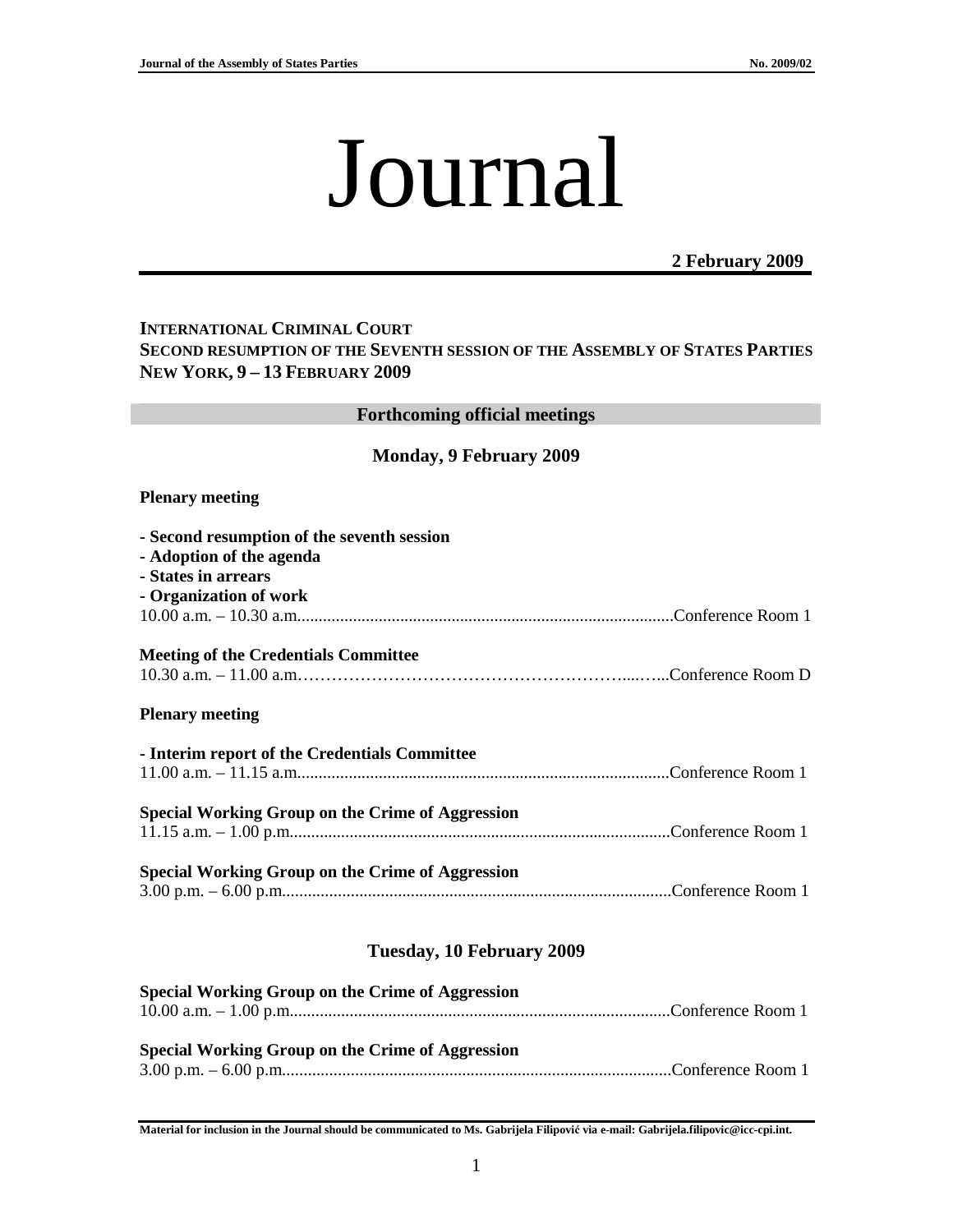# **Wednesday, 11 February 2009**

| Special Working Group on the Crime of Aggression |  |
|--------------------------------------------------|--|
|                                                  |  |
|                                                  |  |
| Special Working Group on the Crime of Aggression |  |
|                                                  |  |

# **Thursday, 12 February 2009**

| <b>Reserved</b>                             |  |
|---------------------------------------------|--|
|                                             |  |
| <b>Meeting of the Credentials Committee</b> |  |
| <b>Reserved</b>                             |  |
|                                             |  |

# **Friday, 13 February 2009**

#### **Special Working Group on the Crime of Aggression**

|  | . |  |
|--|---|--|
|  |   |  |

#### **Plenary meeting**

| - Report of the Special Working Group on the Crime of Aggression         |  |
|--------------------------------------------------------------------------|--|
| - Report of the Credentials Committee                                    |  |
| - Oral report of the Rapporteur                                          |  |
| - Adoption of the report of the second resumption of the seventh session |  |
|                                                                          |  |
|                                                                          |  |

#### **Reserved**

|--|--|